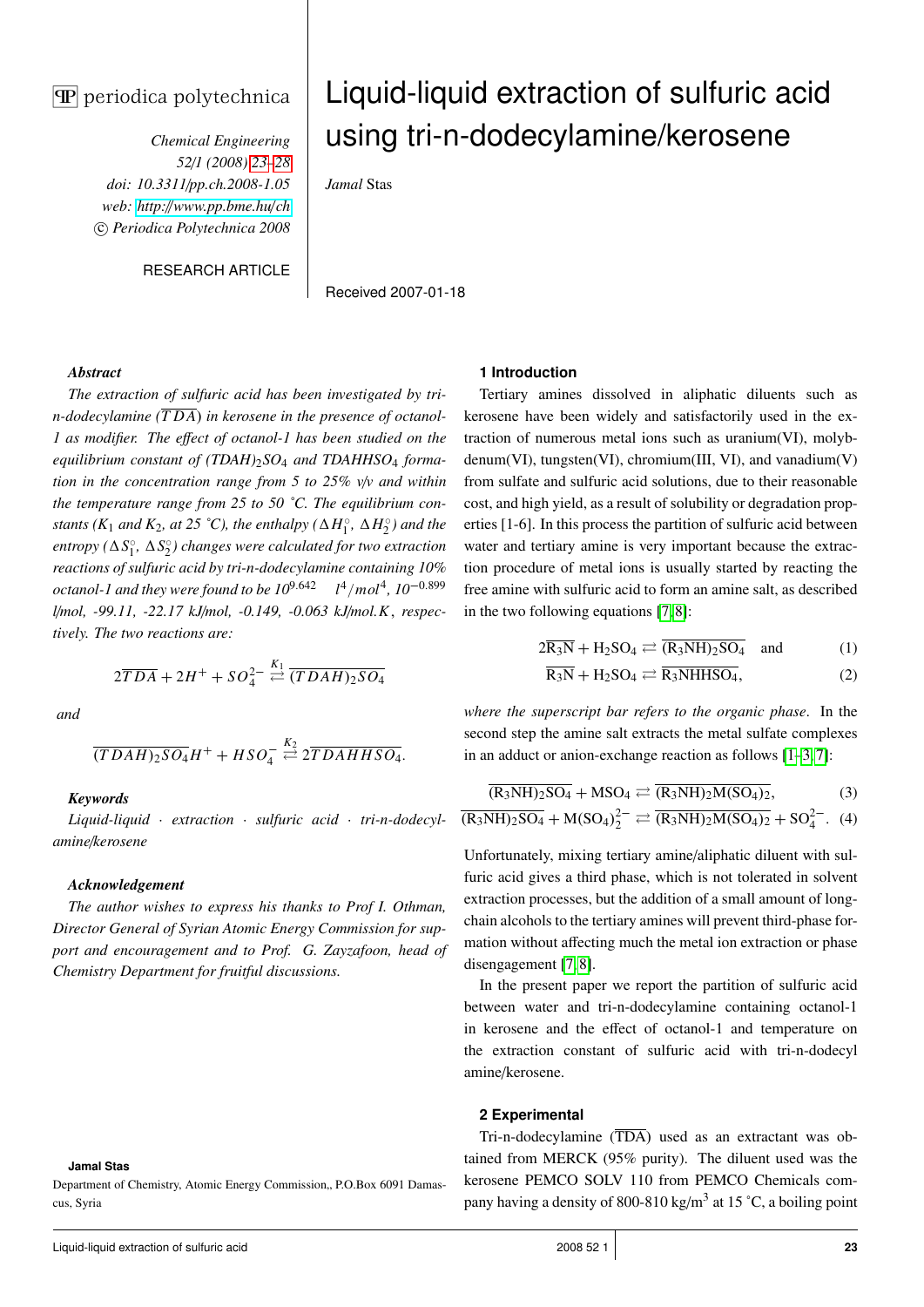range 200-250 °C, a flash point  $> 70$  °C, and aromatic content of max 0.5% (v/v). Octanol-1 used as a modifier was obtained from MERCK (96% purity).

Sodium hydroxide ampule from BDH containing a concentrated solution of NaOH (2N) was used for the preparation of 0.1 N NaOH by dilution the content of the ampule to 1 L with double distilled water.

The aqueous solutions of sulfuric acid were prepared by diluting concentrated sulfuric acid (from FLUKA, 95-97%) with double distilled water.

The extraction was carried out by stirring equal volumes (25 mL) of aqueous and organic phases in a thermostated water bath; the mixtures were separated after 30 min of decantation.

The distribution coefficient  $(K_d)$ , was calculated as the ratio:

```
K_d =
```

```
Total concentration of \overline{H_2SO_4} in the organic phase at the equilibrium (M)
Total concentration of H_2SO<sub>4</sub> in the organic phase at the equilibrium (M) = Total concentration of H_2SO<sub>4</sub> in the aqueous phase at the equilibrium (M)
[H_2SO_4]_t
```
 $[H_2SO_4]_t$ 

The concentration of sulfuric acid in the aqueous and organic phase solutions was measured using an automatic potentiometric titrator (AT-420N-WIN) from KYOTO ELECTRON-ICS, Japan. The potentiometric measurements were carried out in a thermostated jacketed cell at 25 ˚C. A known volume of the aqueous phase ranging from (0.5 to 1 mL) was diluted with deionized water, magnetically stirred, then a small amount of 0.1N of sodium hydroxide was added using a motorized piston burette to achieve reproducible and accurate titration. KEM combined glass electrode C-172 was used for the pH measure ments during the titration. A graphical plot of the pH versus titrant volume is automatically done, and also the endpoint is given. A known volume of the organic phase is transferred after the extraction to the titration cell, then 50 mL of 80% absolute ethanol in water was added and magnetically stirred to obtain a homogeneous phase, finally the titration was done by 0.1N of sodium hydroxide in the same way as described above.

# **3 Results and Discussion**

## <span id="page-1-0"></span>3.1 Mixing time effect

Equal volumes (25 mL) of 0.1 M TDA/kerosene containing 10% octanol-1 and 0.41 M sulfuric acid were mixed together at 25 ˚C for various time lengths. Fig. [1](#page-1-0) shows the variation of the distribution coefficient of sulfuric acid against time. It is clear that 5 minutes is the minimum time required to reach the equilibrium.

# <span id="page-1-1"></span>3.2 Isotherm of sulfuric acid extraction

The extraction of sulfuric acid was examined in the concentration range of (0.02-4 M) by 0.1 M tri-n-dodecylamine /kerosene containing 10% octanol-1 as modifier at an organic to aqueous phase ratio ( $V_{org}/V_{aq} = 1$ ), and at 25 °C. The results are shown in Fig. [2.](#page-1-1) The concentration of sulfuric acid in the organic phase increases with increasing the concentration of sulfuric acid in the



 $\frac{1}{1}$  $+ 10 \text{ v/v\% octanol-1}$ ,  $[H_2SO_4]_i = 0.41 \text{ M}$ .  $V_{org}/V_{aq} = 1$ ,  $t = 25 \text{ }^{\circ}\text{C}$ . **Fig. 1.** Effect of time on sulfuric acid extraction.  $\overline{[TDA]}_i = 0.1$  M/kerosene

aqueous phase until 2.5 M, after this concentration no changes of sulfuric acid concentration in the organic phase have been observed and the ratio  $\overline{[H_2SO_4]}/\overline{[TDA]}_i \approx 1$  was determined. This means that one mole of  $\overline{TDA}$  reacts with one mole of  $H_2SO_4$ and TDAHSO<sub>4</sub> is the only species present in the organic phase when the concentration of sulfuric acid in the aqueous phase  $\geq$ 2.5 M.



furic acid concentration in the aqueous phase.  $\overline{[TDA]}_i = 0.1$  M/kerosene + 10 **Fig. 2.** Variation of sulfuric acid concentration in the organic phase vs. sulfurte acid concentration in the aqueous phase. [1DA] $i = 0.1$  M/kerosene +<br> $v/v\%$  octanol-1,[H<sub>2</sub>SO<sub>4</sub>] $i =$  varies from 0.02-4 M. V<sub>org</sub>/V<sub>aq</sub> = 1, t = 25 °C.  $\overline{a}$ 

<span id="page-1-2"></span>3.3 Effect of tri-n-dodecylamine on sulfuric acid extraction.

.<br>. ľ trations of tridodecylamine/kerosene containing 10 % octanol-1 was studied at 25  $\degree$ C and at an organic to aqueous phase ratio  $(V_{\text{org}}/V_{\text{aq}}=1)$ . Fig. [3](#page-1-2) shows the variation of  $\text{Log}K_d$  against  $\text{Log}(\overline{K_d})$  [TDA]*<sup>i</sup>* which gives a straight line with a correlation coefficient (r) and a slope equal to 0.999 and 1.39, respectively. The extraction of 0.49 M sulfuric acid by various concen-  $\overline{a}$ 



/kerosene + 10% octanol-1.  $[H_2SO_4]_i = 0.49M$ ,  $V_{org}/V_{aq} = 1$ , t=25 °C. **Fig. 3.** Variation of Log  $K_d$  vs.  $Log[TDA]_i$ .  $[TDA]_i = (0.025-0.35M)$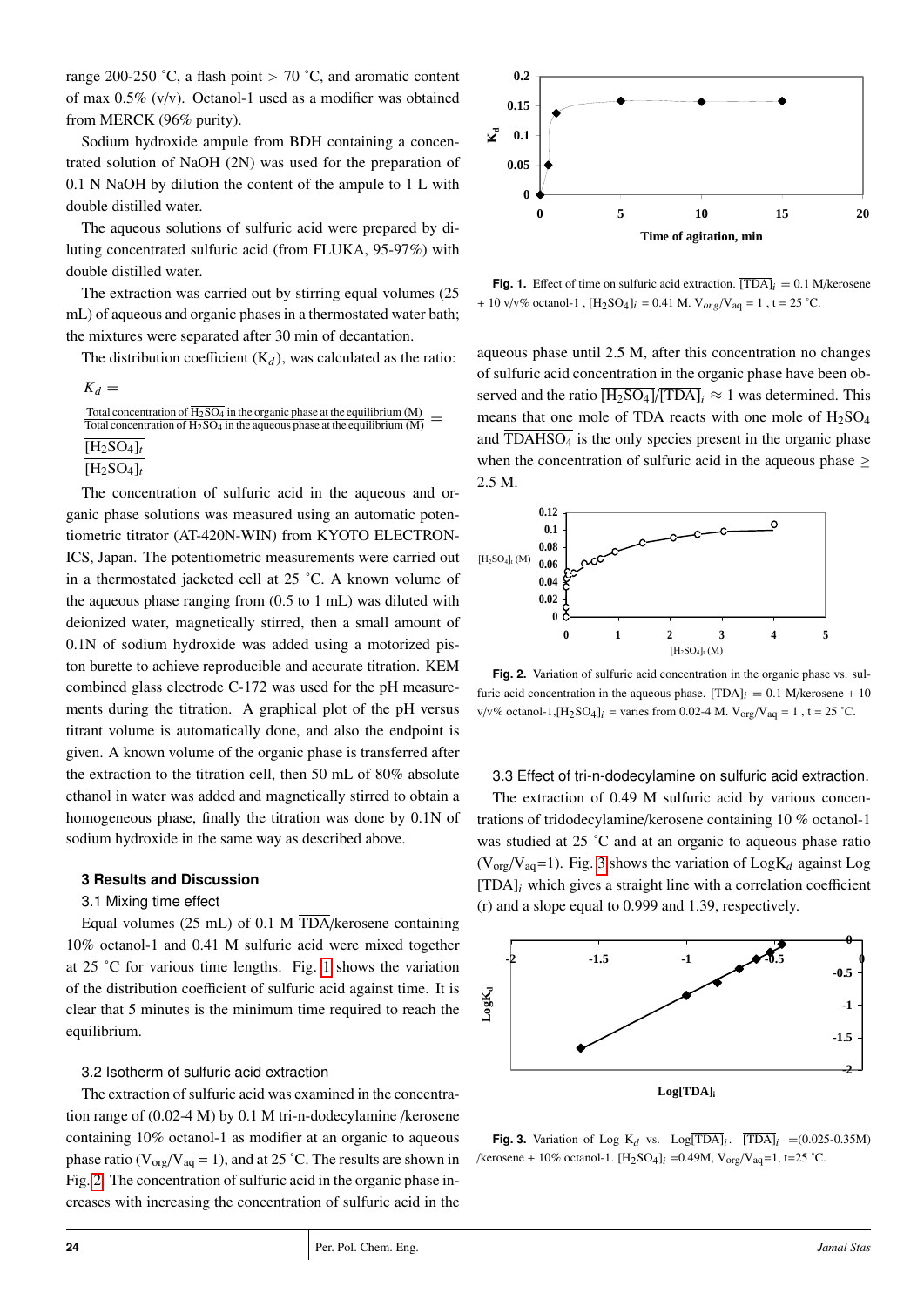

**Fig. 4.** Variation of the  $K_d$  vs. octanol-1 percentage in the organic phase.  $[\overline{TDA}]_i$  = 0.1 M/kerosene, octanol-1 = varies from 5 to 25 v/v %, [H<sub>2</sub>SO<sub>4</sub>] Fig. 4  $= 0.041$  M.  $V_{org}/V_{aq} = 1$ , t = 25 °C.

# 3.4 Extraction of low sulfuric acid concentration

<span id="page-2-0"></span>Ωf  $\overline{\text{(TDAH)}_2\text{SO}_4}$  formation (K<sub>1</sub>) 3.4.1 Determination of equilibrium constant of

 The extraction of 0.041 M sulfuric acid by 0.1 M tridode- cylamine/kerosene containing 5, 10, 15, 20, 25 % octanol-1 was studied at  $25^\circ$ C and at an organic to aqueous phase ratio ֖֖֖֖֖֖֚֚֚֚֚֡֡֡֝֝**֕**  $(V_{org}/V_{aq}=1)$ . The low concentration of H<sub>2</sub>SO<sub>4</sub> was chosen to ensure that all species of sulfuric acid in the organic phase will be in the form of  $(TDAH)_2SO_4$ .

 Fig. [4](#page-2-0) shows the variation of the distribution coefficient of H2SO<sup>4</sup> against octanol-1 percentage in the organic phase, which gave a straight line with a good correlation coefficient and slope equal to 0.998 and 3, respectively.

 The following equation describes the formation of  $(TDAH)_{2}SO_{4}$ :

<span id="page-2-1"></span>
$$
2\overline{TDA} + 2H^+ + SO_4^{2-} \stackrel{K_1}{\leftarrow} \overline{(TDAH)_2SO_4}.
$$
 (5)

The equilibrium constant of Eq. [5](#page-2-1) can be written as:

$$
K_1 = \frac{\overline{[({\text{TDAH}})_2 S \text{O}_4]}}{[H^+]^2 \overline{[T \text{DA}]^2} [S \text{O}_4^2^-]}
$$
(6)

From the mass balance of tri-n-dodecylamine the following expression can be written:

$$
\overline{[\text{TDA}]} = \overline{[\text{TDA}]_i} - 2\overline{[(\text{TDAH})_2\text{SO}_4]} = \overline{[\text{TDA}]_i} - \overline{[\text{H}^+]}. \quad (7)
$$

Since,

$$
\overline{[(TDAH)_2SO_4]} = \overline{[H_2SO_4]}_t = 1/2\overline{[H^+]},
$$
 (8)

the concentration of amine sulfate can easily be determined experimentally by simple titration of sulfuric acid extracted into the organic phase.

In consequence Eq. [6](#page-2-2) becomes:

<span id="page-2-12"></span>
$$
K_1 = \frac{\overline{[H_2SO_4]_t}}{[H^+]^2 \overline{[TDA]^2} [SO_4^{2-}]}.
$$
 (9)

In the aqueous solution, sulfuric acid ionizes in two steps:

$$
H_2SO_4 \stackrel{K_{a1}}{\rightleftharpoons} H^+ + HSO_4^-,
$$
  
\n
$$
K_{a1} = [H^+][HSO_4^-]/[H_2SO_4] = 1950 \text{ mol/L} \text{ and } (10)
$$

$$
HSO_4^- \stackrel{Aa2}{\rightleftarrows} H^+ + SO_4^{2-},
$$
  
\n
$$
K_{a2} = [H^+][SO_4^{2-}]/[HSO_4^-] = 0.0126 \text{ mol/L}.
$$
 (11)

<span id="page-2-3"></span>Thus,

<span id="page-2-4"></span>
$$
K_{a1}.K_{a2} = [H^+]^2.[SO_4^{2-}]/[H_2SO_4].
$$
 (12)

From the mass balance of sulfate we can write:

<span id="page-2-10"></span>
$$
A = [HSO_4^-] + [H_2SO_4] + [SO_4^{2-}], \tag{13}
$$

where A is sulfuric acid concentration in the aqueous phase. Ion balance imposes that:

<span id="page-2-7"></span><span id="page-2-6"></span><span id="page-2-5"></span>
$$
[H^+] = [HSO_4^-] + 2[SO_4^{2-}]. \tag{14}
$$

From Eqs. [12](#page-2-3) and [10](#page-2-4) the concentration of  $SO_4^{2-}$  and  $HSO_4^-$  can be written as:

<span id="page-2-8"></span>
$$
[SO_4^{2-}] = K_{a1}.K_{a2}.[H_2SO_4]/[H^+]^2 \text{ and } (15)
$$

$$
[HSO4-] = Ka1. [H2SO4]/[H+].
$$
 (16)

Replacing Eq. [15](#page-2-5) and Eq. [16](#page-2-6) into Eq. [14](#page-2-7) gives:

$$
[\mathrm{H}^{+}] = K_{a1}.[\mathrm{H}_{2}\mathrm{SO}_{4}]/[\mathrm{H}^{+}] + 2K_{a1}.K_{a2}.[\mathrm{H}_{2}\mathrm{SO}_{4}]/[\mathrm{H}^{+}]^{2}.
$$
\n(17)

Rearranging Eq. [17](#page-2-8) leads to:

<span id="page-2-9"></span>
$$
[\mathrm{H}_2\mathrm{SO}_4] = [\mathrm{H}^+]^3 / (K_{a1}.[\mathrm{H}^+] + 2K_{a1}.K_{a2}). \tag{18}
$$

<span id="page-2-2"></span>Finally, replacing Eq. [18](#page-2-9) into Eq. [15](#page-2-5) and [16,](#page-2-6) then introducing it into Eq. [13](#page-2-10) the following equation can be obtained after rearrangement:

<span id="page-2-11"></span>
$$
[H^+]^3 + K_{a1}.[H^+]^2 + (K_{a1}.K_{a2} - A.K_{a1})[H^+] -
$$
  
- 2K\_{a1}.K\_{a2}.A = 0. (19)

Thus, knowing the concentration of sulfuric acid in the aqueous phase at the equilibrium (which is done by simple titration) will lead to the possibility of calculation of  $[H^+]$  by solving the third degree Eq. [19,](#page-2-11) then the concentration of undissociated sulfuric acid  $[H_2SO_4]$  may be derived from Eq. [18](#page-2-9) and finally  $[SO_4^{2-}]$  from Eq. [15.](#page-2-5)

The equilibrium constant  $K_1$  was calculated from Eq. [9.](#page-2-12) Fig. 5a. shows that  $Log K<sub>1</sub>$  increases with the increasing of octanol-1 percentage in the organic phase which is due to the increase of the polarity of the organic phase and dielectric constant. The plot of  $Log K<sub>1</sub>$  against the inverse of the dielectric constant of our diluent  $(1/\varepsilon)$  gave a straight line with a correlation coefficient and a slope equal to 0.99 and -15.1, respectively (Fig. 5b).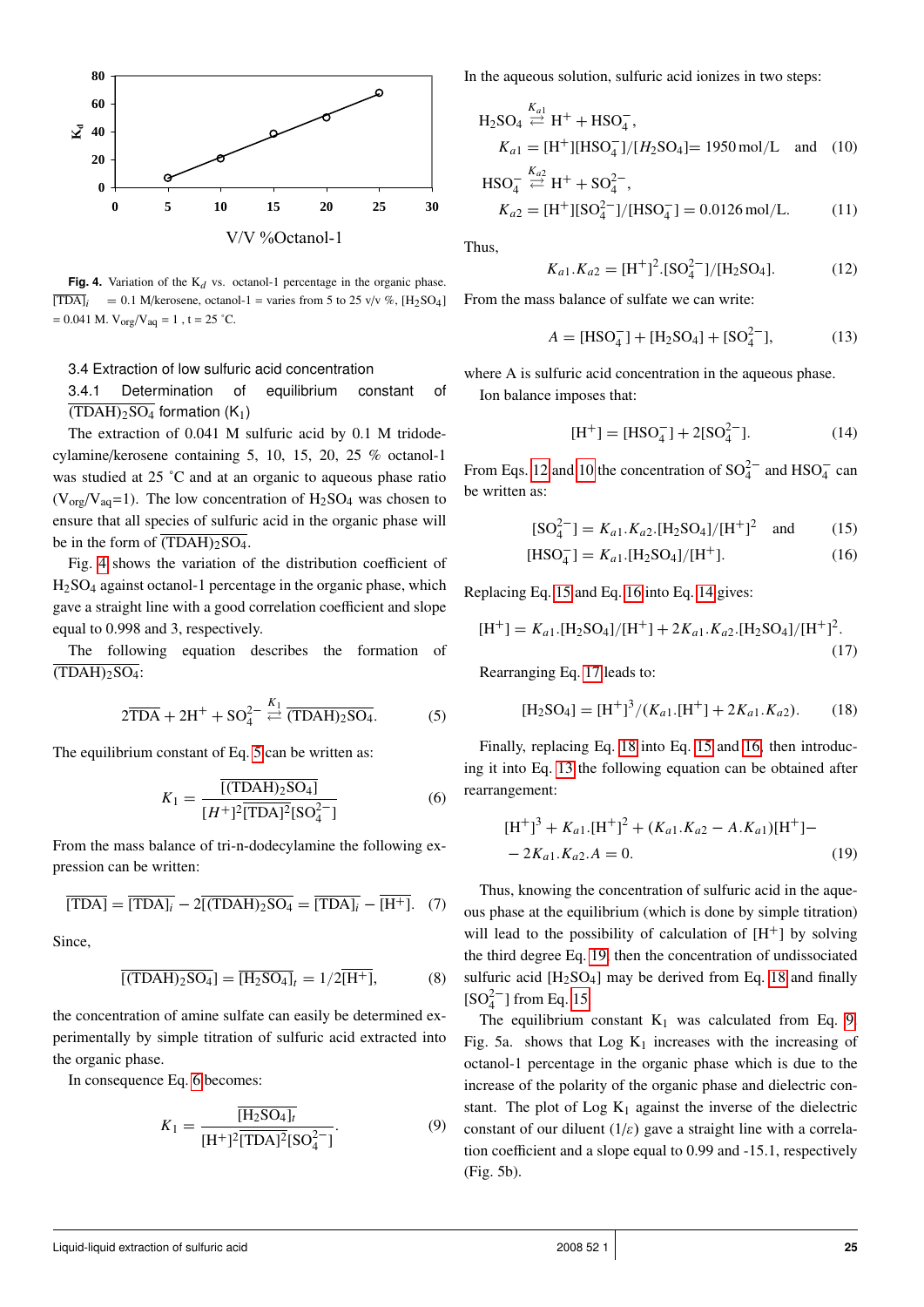

**Fig. 5.a.** Variation of the extraction constant  $K_1$  vs octanol-1 percentage in the organic phase.  $[TDA]_i = 0.1$  M/kerosene, octanol-1 = varies from 5 to 25 v/v %,  $[H_2SO_4] = 0.041$  M.  $V_{org}/V_{aq} = 1$ ,  $t = 25$  °C. j



**Fig. 5.b.** Variation of the extraction constant K<sub>1</sub> vs  $1/\varepsilon$ .  $\overline{[TDA]}_i = 0.1$ M/kerosene, octanol-1 = varies from 5 to 25 v/v %,  $[H_2SO_4] = 0.041$  M.  $V_{org}/V_{aq} = 1$ , t=25 °C.

#### 3.4.2 Effect of temperature

ing 10% octanol-1) in a thermostatic bath and the mixture was The effect of temperature on sulfuric acid extraction has been studied by mixing equal volumes of aqueous phase ([H2SO4]*<sup>i</sup>*  $\overline{a}$  = 0.04 M) and organic phase (0.1M TDA/kerosene contain- stirred for 15 minutes at different temperatures ranging from 25 to 50˚C. The low sulfuric acid concentration was chosen in orl<br>1 der to ensure that all sulfuric acid species extracted will be in the form of  $\overline{(TDAH)_2SO_4}$ .

<span id="page-3-0"></span>It is known that the free-energy change,  $\Delta G^{\circ}$ , for the extrac-tion equilibrium is calculated as follows:

$$
\Delta G^{\circ} = -RT \ln K_{ex},\tag{20}
$$

where  $K_{ex}$  is the extraction constant.

The free-energy change  $\Delta G^{\circ}$  is related to the enthalpy and entropy changes,  $\Delta H^{\circ}$  and  $\Delta S^{\circ}$ , by the following Gibbs-Helmholts equation:

<span id="page-3-1"></span>
$$
\Delta G^{\circ} = \Delta H^{\circ} - T \Delta S^{\circ} \tag{21}
$$

From Eqs. [20](#page-3-0) and [21,](#page-3-1) the following equation can be derived:

$$
\ln K_{ex} = -\Delta H^{\circ}/RT + \Delta S^{\circ}/R \Longrightarrow
$$
  
\n
$$
\text{Log}K_{ex} = -\Delta H^{\circ}/2.303RT + \Delta S^{\circ}/2.303R, \qquad (22)
$$

where R is the gas constant  $(8.314 \text{ J.K}^{-1}$ . mol<sup>-1</sup>) and T is the temperature in Kelvin.



**Fig. 6.** Variation of the extraction constant  $K_1$  vs. (1/T).  $\overline{[TDA]}_i$  = 0.1  $M/\text{kerosene} + 10 \text{ v/v\% octanol-1}, [H_2SO_4]_i = 0.041 \text{ M}. \text{V}_{org}/\text{V}_{aq} = 1, t = \text{varies}$ from 25 to 50 ˚C.



**Fig. 7.** Variation of  $K_d$  vs. octanol-1 percentage in the organic phase.  $[\overline{TDA}]_i = 0.1$  M/kerosene, octanol-1 = varies from 5 to 25 v/v %, [H<sub>2</sub>SO<sub>4</sub>]= 1.06 M.  $V_{org}/V_{aq} = 1$ , t=25 °C.

efficient equal to 0.994. From the slope and the intercept  $\Delta H_1^{\circ}$ l, The results are presented in Fig. [6](#page-3-2) in the form of Log  $K_1$  = *f* (1/T). A straight line has been obtained with a correlation coand  $\Delta S_1^{\circ}$  for  $\overline{\text{(TDAH)}_2\text{SO}_4}$  form were found to be at -99.11 kJ/mol and -0.149 kJ/mol.K, respec-1  $\int_{1}^{\infty}$  for (TDAH)<sub>2</sub>SO<sub>4</sub> formation have been calculated and tively.

3.5 Extraction of high sulfuric acid concentration

<span id="page-3-3"></span>3.5.1 Determination of equilibrium constant of  $\overline{\text{TDAHSO}_4}$ formation  $(K_2)$ 

The extraction of 1.06 M sulfuric acid by 0.1 M tridodecylamine/kerosene containing 5, 10, 15, 20, 25 % octanol-1 was studied at 25 °C and at an organic to aqueous phase ratio  $(V_{org}/V_{aq}=1)$ .

Fig [7](#page-3-3) shows the variation of the distribution coefficient of  $H_2$ SO<sub>4</sub> against octanol-1 percentage. It is obvious that  $K_d$  increases with increasing octanol-1 percentage.

The following equation describes the formation of TDAHSO4:

$$
\overline{\text{(TDAH)}_2\text{SO}_4} + \text{H}^+ + \text{HSO}_4^- \stackrel{K_2}{\rightleftharpoons} 2\overline{\text{TDAHSO}_4}.\tag{23}
$$

<span id="page-3-2"></span>The equilibrium constant of Eq. [23](#page-3-4) can be written as:

<span id="page-3-5"></span><span id="page-3-4"></span>
$$
K_2 = \frac{[\text{TDAHSO}_4]^2}{[(\text{TDAH})_2\text{SO}_4][\text{H}^+][\text{HSO}_4^-]}.
$$
 (24)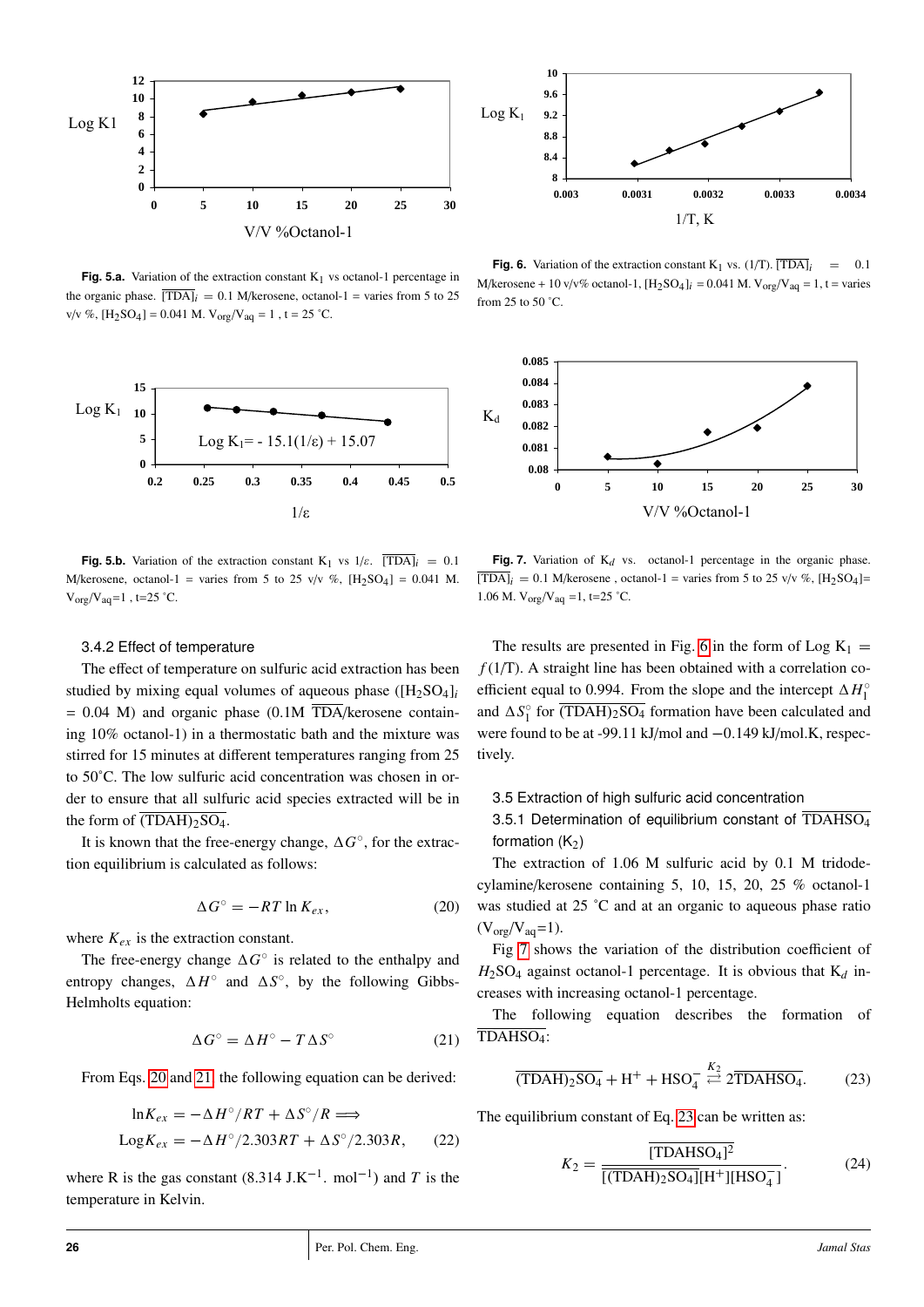From the mass balance of tri-n-dodecylamine the following expression can be written:

<span id="page-4-3"></span>
$$
\overline{[TDA]_i} = \overline{[TDA]} + 2\overline{[(TDAH)_2SO_4]} + \overline{[TDAHSO_4]}.
$$
 (25)

<span id="page-4-0"></span>Thus,

$$
\overline{[H^+]} = 2\overline{[(TDAH)_2SO_4]} + 2\overline{[TDAHSO_4]} \tag{26}
$$

<span id="page-4-1"></span>The concentration of  $\overline{(TDAH)_2SO_4}$  can be calculated from Eq. [6:](#page-2-2)

$$
\overline{\text{(TDAH)}_2\text{SO}_4} = K_1 \overline{\text{[TDA]}}^2 \text{[H}^+ \text{]}^2 \text{[SO}_4^{2-}].\tag{27}
$$

The concentration of  $\overline{\text{TDAHSO}_4}$ can be calculated from Eq. [26:](#page-4-0)

<span id="page-4-2"></span>
$$
\overline{\text{[TDAHSO_4]}} = \overline{\text{[H+]}} / 2 - \overline{\text{[(TDAH)}_2 \text{SO}_4]} \tag{28}
$$

Replacing the value of  $\overline{(TDAH)_2SO_4}$  and  $\overline{TDAHSO_4}$  from Eq. [27](#page-4-1) and [28](#page-4-2) into Eq. [25](#page-4-3) gives:

<span id="page-4-5"></span>
$$
\overline{[TDA]_i} = \overline{[TDA]} + 2K_1 \overline{[TDA]}^2 [H^+]^2 [SO_4^{2-}] +
$$
  
\n
$$
\overline{[H^+]}/2 - K_1 \overline{[TDA]}^2 [H^+]^2 [SO_4^{2-}]
$$
\n(29)

Rearranging Eq. [29](#page-4-4) gives:

$$
K_1[H^+]^2[SO_4^{2-}][\overline{TDA}]^2 + \overline{[TDA]} + \overline{[H^+]}/2 - \overline{[TDA]_i} = 0.
$$
\n(30)

Thus, knowing the initial concentration of TDA and the concentration of  $H_2SO_4$  in the aqueous and organic phases, the equilibrium concentration of  $\overline{TDA}$ ,  $\overline{(TDAH)_{2}SO_{4}}$  and  $\overline{\text{TDAHSO}_4}$ can be calculated from equations 30, 27 and 28, respectively, and finally the equilibrium constant  $K_2$  may be ob-tained from Eq. [24.](#page-3-5) The plot of Log  $K_2$  against octanol-1 percentage in the organic phase gives a curve showing that the equilibrium constant  $K_2$  increases with increasing octanol-1 percentage in the organic phase (Fig. 8a). The plot of Log K<sub>2</sub> against  $1/\varepsilon$ gives a curve, the straight part of which has a correlation coefficient and a slope equal to -0.96 and -0.91, respectively (Fig. 8b). From Figs. 8a and 8b we can conclude that the increase of the dielectric constant of the diluent has a more expressed positive effect on sulfuric acid extraction then on the equilibrium constant  $K_2$ .



V/V %Octanol-1

**Fig. 8.a.** Variation of the extraction constant  $K_2$  vs octanol-1 percentage in the organic phase.  $\overline{[TDA]}_i = 0.1$  M/kerosene, octanol-1 = varies from 5 to 25 v/v %,  $[H_2SO_4] = 1.06$  M.  $V_{org}/V_{aq} = 1, t = 25$  °C.

 $\overline{a}$ 



**Fig. 8.b.** Variation of the extraction constant  $K_2$  vs  $1/\varepsilon$ .  $\overline{[TDA]}_i = 0.1$ M/kerosene, octanol-1 = varies from 5 to 25 v/v %,  $[H_2SO_4] = 1.06$  M.  $V_{org}/V_{aq}$  $= 1$ ,  $t = 25$  °C.  $\mathbf{C}$ 



<span id="page-4-4"></span>i. M/kerosene + 10 v/v% octanol-1,  $[H_2SO_4]_i = 2.61$  M.  $V_{org}/V_{aq} = 1$ , t = varies from 25 to 50 °C **Fig. 9.** Variation of the extraction constant  $K_2$  vs. (1/T).  $\overline{[TDA]}_i$  = 0.1 from 25 to 50 ˚C.

#### 3.5.2 Effect of temperature

The effect of temperature on sulfuric acid extraction has been studied by mixing equal volumes of aqueous phase ([H<sub>2</sub>SO<sub>4</sub>]<sub>*i*</sub>  $=2.61$  M) and organic phase (0.1M TDA/kerosene containing 10% octanol-1) in a thermostatic bath and the mixture was stirred for 15 minutes at different temperatures ranging from 25 to 50˚C. The high sulfuric acid concentration was chosen to ensure that all sulfuric acid extracted species will be in the form of TDAHSO4.

The results are presented in Fig. [9](#page-4-5) in the form of Log  $K_2 =$  $f(1/T)$ . A straight line has been obtained with a correlation coefficient equal to 0.93. From the slope and the intercept  $\Delta H_2^{\circ}$  $\frac{1}{2}$  and  $\Delta S_{2}^{\circ}$  $\frac{1}{2}$  for TDAHSO<sub>4</sub> formation have been calculated and were found to be -22.17 kJ/mol and -0.063 kJ/mol.K, respectively.

#### **4 Conclusion**

enced by the presence of octanol-1 as modifier in the organic The extraction of sulfuric acid by  $\overline{TDA}$ /kerosene is influphase, and the value of equilibrium constant of  $\overline{(TDAH)_2SO_4}$ and  $\overline{\text{TDAHSO}_4}$  (K<sub>1</sub> and K<sub>2</sub>, respectively) formation increases with increasing octanol-1 percentage in the organic phase. It means that, the increase of dielectric constant of our diluent has a positive effect on sulfuric acid extraction.

The equilibrium constant of  $\overline{(TDAH)_{2}SO_{4}}$  and  $\overline{TDAHSO_{4}}$ formation has been calculated for  $10\%$  v/v octanol-1 at 25 °C and found to be  $10^{9.642}1^4$ /mol<sup>4</sup> and  $10^{-0.899}$  *l*/mol, respectively.

The temperature has a negative effect on the extraction of sulfuric acid by tri-n-dodecylamine, the  $\Delta H_1^{\circ}$  $I_1^{\circ}$  and  $\Delta H_2^{\circ}$  $\frac{1}{2}$  for the formation of  $\overline{(TDAH)_{2}SO_{4}}$  and  $\overline{TDAHSO_{4}}$  were found to be -99.11, -22.17, kJ/mol respectively.